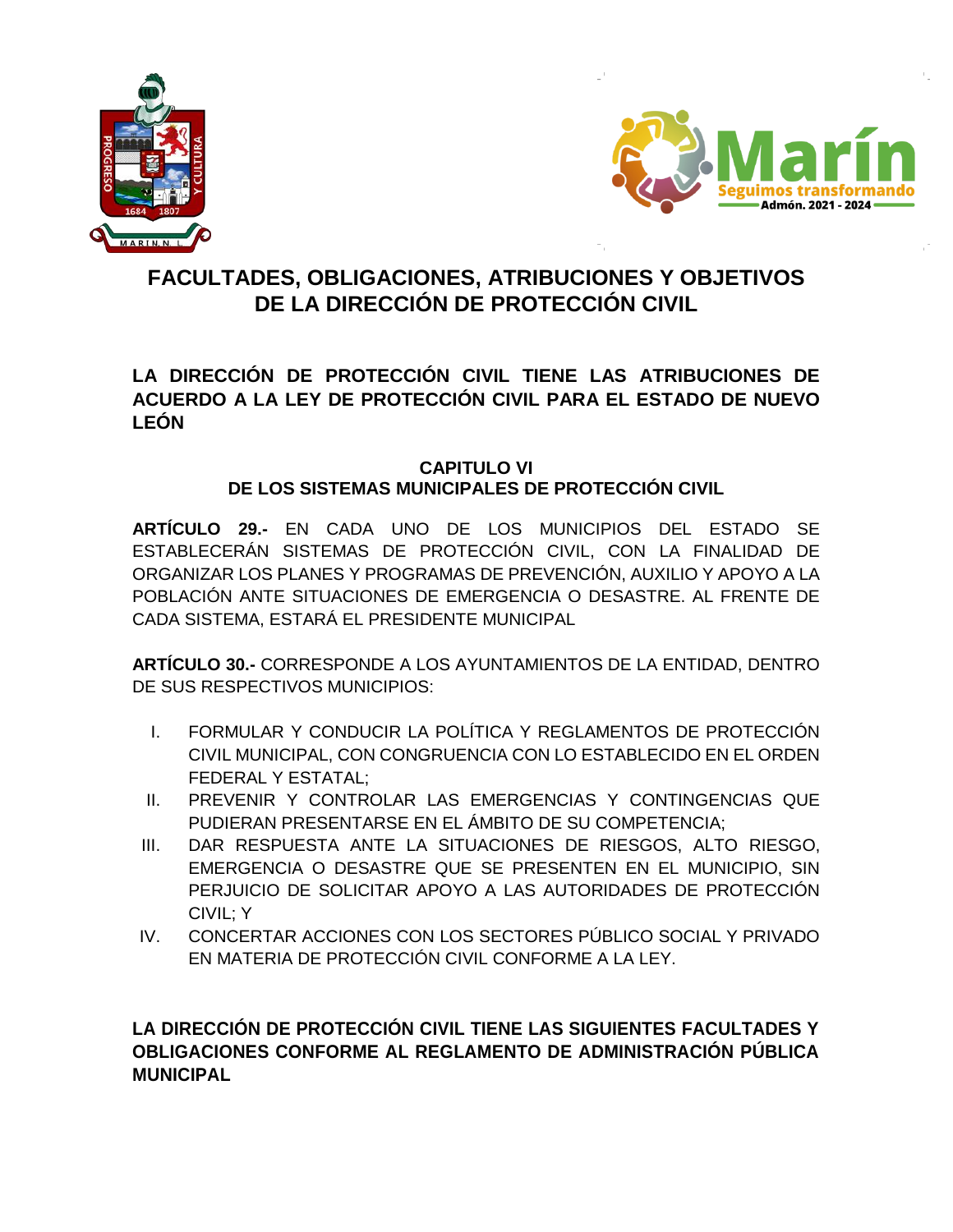**ARTÍCULO 14.-** DENTRO DE LAS ACTIVIDADES DE SU COMPETENCIA, CORRESPONDE A LOS TITULARES DE LAS DEPENDENCIAS DE LA ADMINISTRACION PUBLICA MUNICIPAL, EL EJERCICIO DE LAS SIGUIENTES ATRIBUCIONES GENERICAS:

- I. EJERCER LAS ATRIBUCIONES ESPECIFICAS QUE LES CONFIERE ESTE REGLAMENTO;
- II. PLANEAR, ORGANIZAR, DIRIGIR Y EVALUAR LAS ACTIVIDADES QUE TENGAN ENCOMENDADAS EN LA DEPENDENCIA A SU CARGO, BASÁNDOSE EN LAS POLÍTICAS Y PRIORIDADES ESTABLECIDAS PARA EL LOGRO DE LOS OBJETIVOS Y METAS DEL GOBIERNO MUNICIPAL;
- III. APLICAR EN LA DEPENDENCIA A SU CARGO, LOS MANUALES DE ORGANIZACIÓN DE SISTEMAS Y PROCEDIMIENTOS DE TRABAJO ESTABLECIDOS;
- IV. ACORDAR CON EL PRESIDENTE MUNICIPAL O CON QUIEN ÉSTE DESIGNE, LOS ASUNTOS CUYA RESOLUCIÓN O TRÁMITE LO REQUIERAN;
- V. FORMULAR Y ENTREGAR OPORTUNAMENTE, LOS DICTAMENES, OPINIONES E INFORMES QUE LES SEAN SOLICITADOS POR EL PRESIDENTE MUNICIPAL O POR EL AYUNTAMIENTO;
- VI. FORMULAR Y PROPONER AL PRESIDENTE MUNICIPAL LOS ANTEPROYECTOS DE PROGRAMAS ANUALES DE ACTIVIDADES;
- VII. INTEGRAR, CONTROLAR Y CUSTODIAR LOS ARCHIVOS ADMINISTRATIVOS A SU CARGO;
- VIII. LLEVAR UN CONTROL DE INGRESOS, RENUNCIAS, LICENCIAS, PROMOCIÓN REMOCIÓN Y REVOCACIÓN DEL PERSONAL DE LA DEPENDENCIA A SU CARGO;
- IX. COORDINAR SUS ACTIVIDADES CON LOS TITULARES DE LAS DEMÁS DEPENDENCIAS;
- X. RECIBIR EN ACUERDO ORDINARIO, EN SU CASO, A LOS SUBDIRECTORES Y JEFES DE DEPARTAMENTO, CONCEDIENDO AUDIENCIAS AL PÚBLICO;
- XI. VIGILAR QUE SE CUMPLA CON LAS DISPOSICIONES LEGALES RELATIVAS EN LOS ASUNTOS DE LA DEPENDENCIA A SU CARGO;
- XII. RENDIR POR ESCRITO AL PRESIDENTE MUNICIPAL, LOS INFORMES QUE LE REQUIERA DE LAS ACTIVIDADES DESEMPEÑADAS EN LA DEPENDENCIA A SU CARGO;
- XIII. CUMPLIR Y HACER CUMPLIR EN LAS ÁREAS A SU CARGO, LAS POLÍTICAS Y LINEAMIENTOS ESTABLECIDOS PARA LA ADMINISTRACIÓN DE LOS RECURSOS HUMANOS, MATERIALES Y FINANCIEROS;
- XIV. ATENDER Y VIGILAR QUE EL PERSONAL A SU CARGO, TRATE DE MANERA RESPETUOSA, CORDIAL Y EFICIENTE AL PÚBLICO EN GENERAL, ASÍMISMO, CUIDAR QUE LAS RELACIONES HUMANAS DEL PERSONAL ADSCRITO A SU DEPENDENCIA, SE CARACTERICEN POR LAS CUALIDADES SEÑALADAS;
- XV. PROCURAR EFECTUAR UN PROGRAMA DE DESREGULARIZACIÓN ADMINISTRATIVA EN LOS PRIMEROS SESENTA DÍAS, A PARTIR DE LA VIGENCIA DE ESTE REGLAMENTO Y, EN SU CASO, DEL INICIO DEL PERÍODO DE GOBIERNO RESPECTIVO, DEBIENDO SOMETERLO A TRAVÉS DE LA PRESIDENCIA MUNICIPAL, A LA APROBACIÓN DEL AYUNTAMIENTO;
- XVI. SIMPLIFICAR OPERATIVAMENTE LOS PROCEDIMIENTOS ADMINISTRATIVOS, ELIMINANDO DOCUMENTACIÓN, TRÁMITES Y TIEMPOS INNECESARIOS, RELACIONADOS CON PÚBLICO EN GENERAL Y CON LAS DEMÁS DEPENDENCIAS